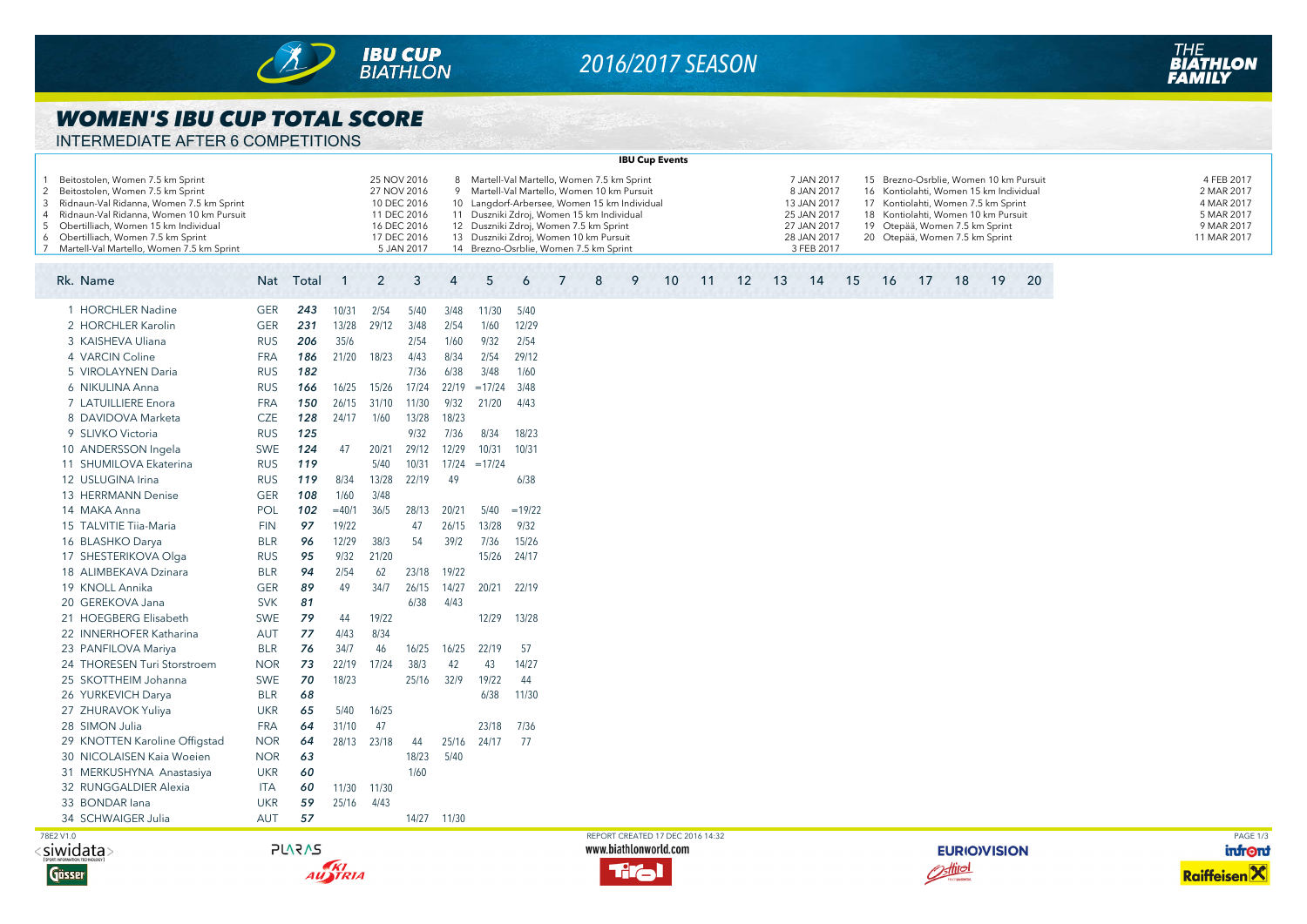

## *2016/2017 SEASON*

### *WOMEN'S IBU CUP TOTAL SCORE*

INTERMEDIATE AFTER 6 COMPETITIONS

| Rk. Name                   |            | Nat Total | $\overline{1}$ | $\overline{2}$ | 3           | $\overline{4}$ | 5     | 6        | 8<br>9<br>10<br>19<br>20<br>7<br>11<br>12<br>13<br>14<br>15<br>16<br>17<br>18 |          |
|----------------------------|------------|-----------|----------------|----------------|-------------|----------------|-------|----------|-------------------------------------------------------------------------------|----------|
| 35 BRUN-LIE Thekla         | <b>NOR</b> | 56        | $=36/5$        | 9/32           |             |                | 28/13 | 35/6     |                                                                               |          |
| 36 SLOOF Chardine          | SWE        | 52        |                |                | 20/21       | 10/31          |       |          |                                                                               |          |
| 37 LUNDER Emma             | CAN        | 52        |                |                | 15/26       | 15/26          |       |          |                                                                               |          |
| 38 NERAASEN Sigrid Bilstad | <b>NOR</b> | 50        |                | 52             | 27/14       | 13/28          | 45    | 33/8     |                                                                               |          |
| 39 CERNA Kristyna          | CZE        | 49        | 14/27          | 48             | 56          | 36/5           | 40/1  | 25/16    |                                                                               |          |
| 40 ZDOUC Dunja             | <b>AUT</b> | 49        |                |                | 49          | 33/8           | 14/27 | 27/14    |                                                                               |          |
| 41 GLAZYRINA Ekaterina     | <b>RUS</b> | 48        | 3/48           |                |             |                |       |          |                                                                               |          |
| 42 ALIFIRAVETS Olga        | SWE        | 48        |                |                | 35/6        | 21/20          | 37/4  | 23/18    |                                                                               |          |
| 43 HOFFMANN Susanne        | <b>AUT</b> | 46        | 64             | 61             | 24/17       | 34/7           | 29/12 | 31/10    |                                                                               |          |
| 44 POLIAKOVA Terezia       | <b>SVK</b> | 43        |                |                |             |                | 4/43  | 48       |                                                                               |          |
| 45 JISLOVA Jessica         | <b>CZE</b> | 43        |                |                |             |                | 32/9  | 8/34     |                                                                               |          |
| 46 DEIGENTESCH Marion      | <b>GER</b> | 42        |                |                | 30/11       | 24/17          | 31/10 | 37/4     |                                                                               |          |
| 47 CHEVALIER Chloe         | <b>FRA</b> | 42        | 43             |                | 52          | 28/13          | 25/16 | 28/13    |                                                                               |          |
| 48 KRUCHOVA Mariya         | <b>UKR</b> | 41        | 52             |                | 10/31 31/10 | 41             | 62    | 52       |                                                                               |          |
| 49 ILCHENKO Kristina       | <b>BLR</b> | 41        |                |                | 12/29       | 29/12          |       |          |                                                                               |          |
| 50 ZAGORUIKO Anastasia     | <b>RUS</b> | 40        |                | 30/11 12/29    |             |                |       |          |                                                                               |          |
| 51 PITON Karolina          | POL        | 40        | 15/26          | 27/14          | 53          | 45             | 51    | 47       |                                                                               |          |
| 52 KADEVA Daniela          | <b>BUL</b> | 40        |                | 25/16          | $=60$       |                | 48    | 17/24    |                                                                               |          |
| 53 JOHANIDESOVA Lea        | CZE        | 40        | 38/3           | 43             | 51          | 40/1           | 27/14 | $=19/22$ |                                                                               |          |
| 54 BRYHYNETS Yuliya        | <b>UKR</b> | 40        |                |                | 34/7        | 23/18          | 44    | 26/15    |                                                                               |          |
| 55 TANAKA Yurie            | <b>JPN</b> | 39        |                | 17/24 26/15    | 48          |                |       |          |                                                                               |          |
| 56 FEMSTEINEVIK Raghnild   | <b>NOR</b> | 38        | 6/38           |                |             |                |       |          |                                                                               |          |
| 56 GONTIER Nicole          | <b>ITA</b> | 38        |                | 6/38           |             |                |       |          |                                                                               |          |
| 58 MINKKINEN Suvi          | <b>FIN</b> | 38        | 55             | 28/13          | 75          |                | 57    | 16/25    |                                                                               |          |
| 59 BIELKINA Nadiia         | <b>UKR</b> | 38        | 20/21          | 24/17          |             |                |       |          |                                                                               |          |
| 60 ERDAL Karoline          | <b>NOR</b> | 36        | 7/36           |                |             |                |       |          |                                                                               |          |
| 60 ANDERSEN Rikke          | <b>NOR</b> | 36        |                | 7/36           |             |                |       |          |                                                                               |          |
| 62 CADURISCH Irene         | SUI        | 34        |                |                | 8/34        |                |       |          |                                                                               |          |
| 63 MEINEN Susanna          | SUI        | 34        |                |                | 32/9        | 31/10          | 26/15 | 46       |                                                                               |          |
| 64 HARTWEGER Fabienne      | <b>AUT</b> | 28        |                |                |             |                | 16/25 | 38/3     |                                                                               |          |
| 65 SZOECS Emoeke           | <b>HUN</b> | 27        | 58             | 14/27          | 71          |                | 53    | 61       |                                                                               |          |
| 66 BANKES Megan            | CAN        | 25        |                |                | 46          | 27/14          |       | 30/11    |                                                                               |          |
| 67 HORKA Ludmila           | <b>CZE</b> | 24        | $=36/5$        | 22/19          | 57          |                |       | 62       |                                                                               |          |
| 68 SASSINA Alexandra       | <b>KAZ</b> | 23        | 85             | 45             | 21/20       | 38/3           |       |          |                                                                               |          |
| 69 KISKOLA Auli            | <b>FIN</b> | 22        |                |                | 19/22       |                |       |          |                                                                               |          |
| 70 ZVARICOVA Veronika      | <b>CZE</b> | 22        |                |                | 39/2        | 35/6           | 36/5  | 32/9     |                                                                               |          |
| 71 VIIGIPUU Kristel        | <b>EST</b> | 20        | 57             | 41             | 43          |                | 59    | 21/20    |                                                                               |          |
| 72 STOYANOVA Desislava     | <b>BUL</b> | 18        | 23/18          |                |             |                |       |          |                                                                               |          |
| 73 BIELECKA Dominika       | POL        | 17        | 27/14          | 51             | 66          |                | 38/3  | 66       |                                                                               |          |
| 74 PANTOVA Arina           | KAZ        | 16        | 80             | 33/8           | 33/8        | 44             |       |          |                                                                               |          |
| 75 BELCHENKO Yelizaveta    | KAZ        | 15        | 79             | 73             | 37/4        | 30/11          |       |          |                                                                               |          |
|                            |            |           |                |                |             |                |       |          | REPORT CREATED 17 DEC 2016 14:32                                              | PAGE 2/3 |
| 78E2 V1.0                  |            |           |                |                |             |                |       |          |                                                                               |          |

<siwidata>







**EURIO)VISION** Ostiiol